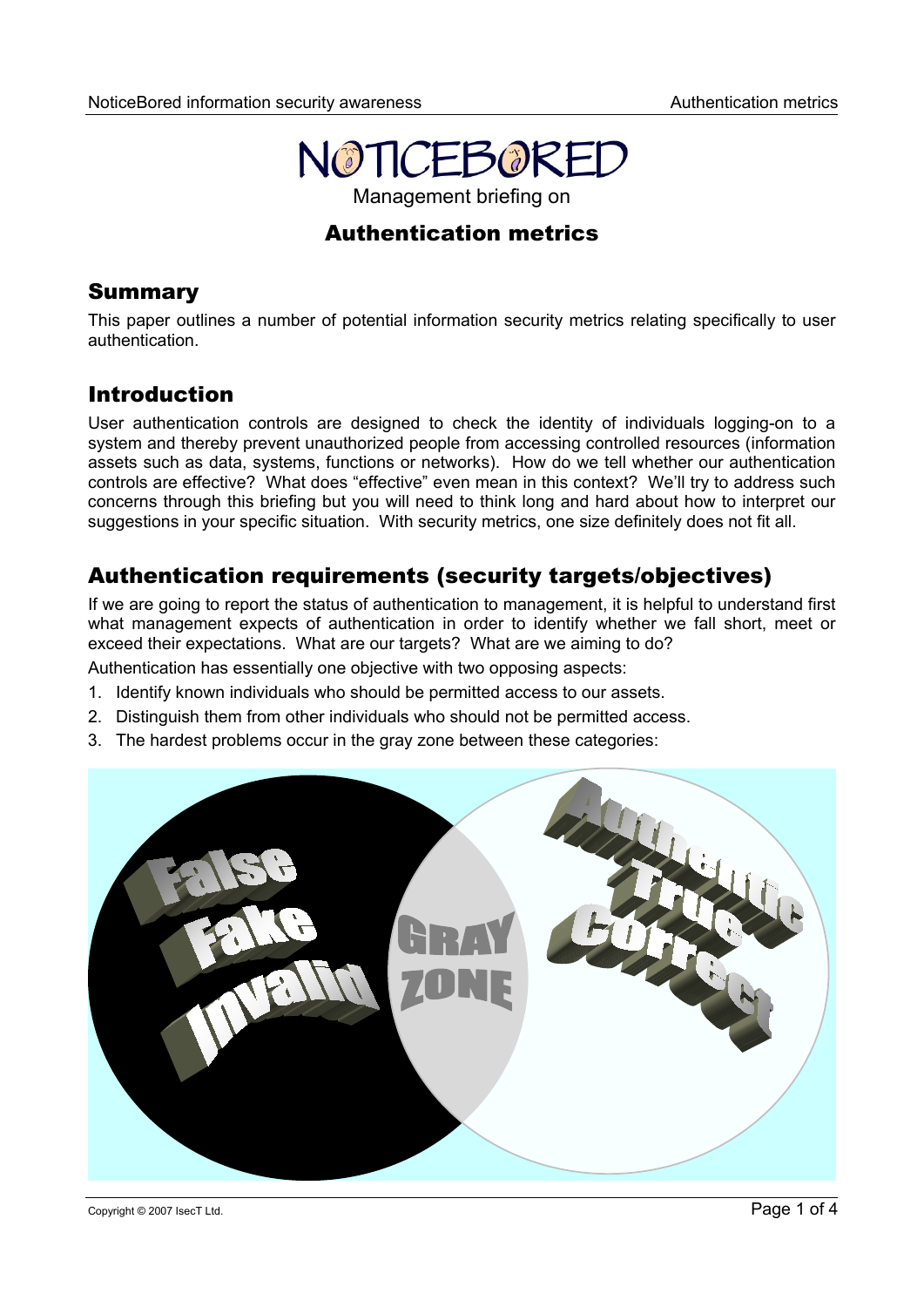People who can be absolutely positively identified as either good guys or bad guys are relatively easy to deal with: we know immediately whether they should be permitted or denied access to our assets. The key problem is those people who cannot be positively identified, the ones who may be in either category. If we are uncertain, we have some difficult decisions to make.

People who are wrongly identified represent authentication failures - those bad guys who are incorrectly identified as good guys and are falsely permitted access ("false positives") as well as the converse, those good guys who are incorrectly identified as bad guys and are falsely denied access ("false negatives"). Both types of failure can cause us problems but the risks are often different.

Successful hackers, for example, represent one type of false positives. In most circumstances, hackers would create terrible problems but not always – some systems are deliberately designed to be open to practically anyone [\(www.wikipedia.com](http://www.wikipedia.com/) for example), even including well-behaved hackers.

False negatives are authorized users who are prevented from accessing the systems they should be able to use. If the system contains secrets, this might be an acceptable situation because at least the secrets are safe. However if the system is, for example, the computerized ignition on a vehicle, it could create real problems.

These situations are illustrated on a simple diagram:



In reality, organizations often have a mixture of systems of each type – some where false positives are OK but false negatives are not, and some the other way around - but in most cases false positives are worse. Thinking this issue through should help clarify your authentication targets.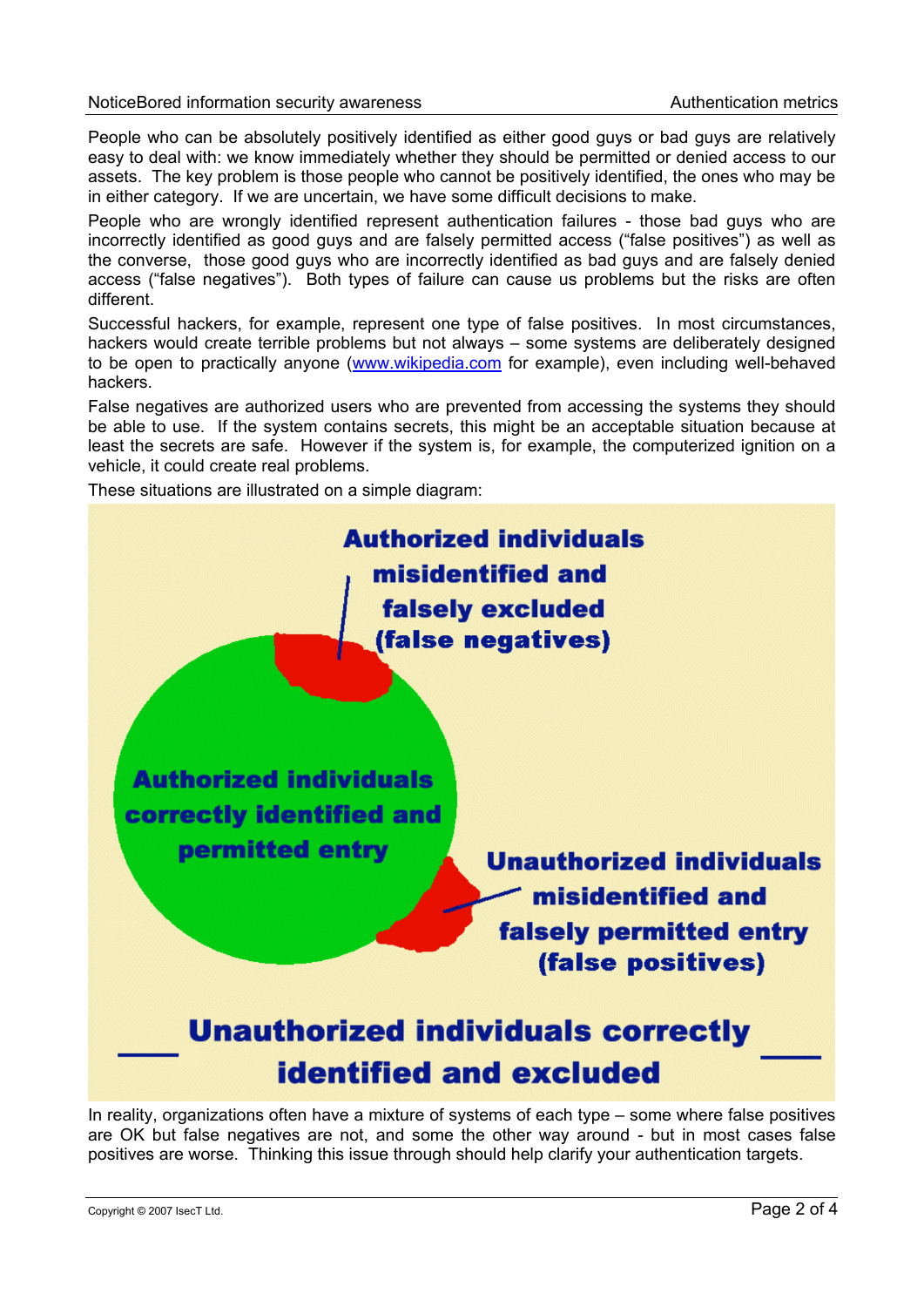## Potential authentication metrics

The following possible metrics follow a sequence, a development process. The idea of discussing these particular metrics is not so much to say 'these are the metrics you should use', rather to help you think about metrics that might be available and suitable for your specific requirements.

### Metric 1. Number of authentication failures

Our first metric aims to assess the size of the red areas on the diagram above – the hard part being how to measure them. How will we identify the false negatives and false positives? If we could identify them directly, of course, we could probably eliminate them! In practice, we can only estimate the numbers using the symptoms or consequences. False positives might be estimated from the number of incidents involving unauthorized access. False negatives might be estimated from the number of calls to the Help Desk by people requesting password changes, or the number of password failures recorded in the logs that are followed in short order by successful logins. Are you collecting the data already?

Straight numbers are the simplest metrics, easiest to measure and report. However, they don't make much sense in isolation. If one month we have 245 authentication failures, is that a good or a bad month? We really need to know how that compares to other months (see metric 3 below).

### Metric 2. Proportion of failed authentications

The simple numbers in metric 1 are only part of the issue. To determine whether the number of authentication failures was OK or unacceptable, management needs to know how many successful authentication events there were in order to calculate the proportion of failures. This might be counted or at least estimated from the number of first-time successful login entries shown in the system security logs.

Proportions take a little more calculation than simple numbers but generally make more sense. "27% of authentication events failed" sounds pretty bad in any context! Combine this with some clear targets defined or at least agreed with management and we are getting somewhere!

### Metric 3. Authentication trends

Period-by-period trends are even better. Management can determine whether things are going in the right direction, and (if targets are shown) can see how much further we need to go before the issues are resolved. The reporting period is quite important: too frequent and a lot of time is spent measuring and presenting the numbers, too infrequent and the variations resulting from specific activities (such as installing a new password synchronization system, or delivering some security awareness training) tend to be lost.

### Metric 4. Authentication confidence level

A rather different style of metric involves surveying people regarding their confidence in authentication, for example:

How confident are you that authentication meets the business needs? Please mark the following percentage scale at the appropriate point, in your opinion.

| 0%          | 50%                                  | 100%        |
|-------------|--------------------------------------|-------------|
|             |                                      |             |
| Not at all. | Not quite enough   Just about enough | Absolutely! |

**Comments**